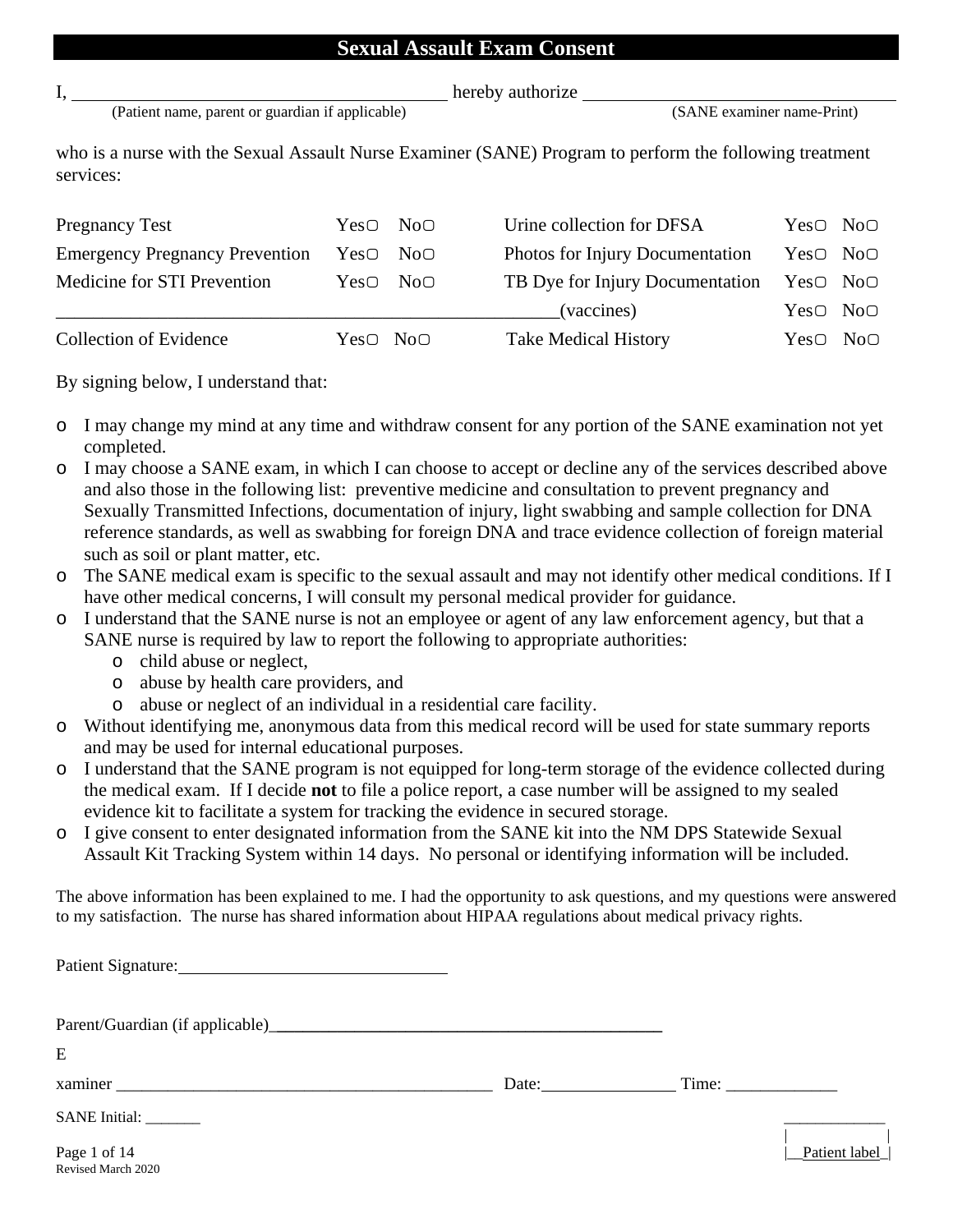#### **RELEASE OF INFORMATION**

I am the: (circle one) patient / patient's parent / guardian of the patient described in the medical record, and I understand that I have the right to:

- release the records to assist with the investigation of a claim or crime,
- refuse to release these records, and to
- change my mind at any time, and
- withdraw my consent to release these records at any time.

If I decide to withdraw my consent later, I will notify the SANE program in writing and will send the SANE program a legible copy of a photo ID to confirm that I am the person withdrawing the consent.

The SANE nurse has explained the advantages and disadvantages of signing this release to the extent foreseeable by the nurse. I understand that there is always a risk that a party receiving the record will re-release it to a third party. I understand that in a criminal case, records released to law enforcement will ultimately be released to the Defendant's attorney and the Defendant will likely see these records. I also understand that release of the SANE medical record may strengthen a claim or case for me.

**I \_\_\_\_\_\_\_\_\_\_\_\_\_\_\_\_\_\_\_\_\_\_\_\_\_\_\_\_\_\_\_\_\_\_\_\_\_\_\_\_\_\_\_\_\_\_\_\_\_\_\_\_\_\_\_\_\_\_\_\_ give my consent to release:**

Records and evidence pertaining to this case to \_\_\_\_\_\_\_\_\_\_\_\_\_\_\_\_\_\_\_\_\_\_\_\_\_\_\_\_\_\_\_ (law enforcement agency) and crime lab, District Attorney's Office and, if required, to Child or Adult Protective Services. Some portions of the medical record require specific authorization to release. This paragraph does not authorize release of genital/anal/breast photographs, STI testing/results, or substance abuse treatment information unless the relevant boxes below are checked, or mandated reporting laws require disclosure.

This release includes release of any **genital/anal/breast photographs** taken. \_\_\_\_\_\_\_\_\_ (initials)

This release authorizes release of information relating to **sexually transmitted infection**. \_\_\_\_\_\_\_\_\_ (initials)

This release authorizes release of any references to **substance abuse treatment**. \_\_\_\_\_\_\_\_\_ (initials)

**Records and evidence** pertaining to this case to \_\_\_\_\_\_\_\_\_\_\_\_\_\_\_\_\_\_\_\_\_\_\_\_\_\_\_\_\_\_(circle: the Crime Victims Reparation Commission (CVRC), attorney, Social Security Administration, physician, therapist, other). This paragraph does not authorize release of genital/anal/breast photographs, STI testing/results, or substance abuse treatment information unless the relevant boxes above are checked.

I authorize entry of the evidence kit in my case into the statewide tracking system for evidence. \_\_\_\_\_\_\_\_\_ (initials)

 I decline to release my records at this time. I will contact SANE if I wish to release these records in the future.  $\frac{1}{\text{intials}}$ 

If I do not wish to report this offense to law enforcement now, I understand that my evidence kit will be held until \_\_\_\_\_\_\_\_\_\_\_\_\_\_\_\_\_\_\_\_ so that I may change my mind about prosecution in the future. After the stated date, I understand that my evidence kit will be destroyed.

| Patient:                           |        |                                         |
|------------------------------------|--------|-----------------------------------------|
|                                    | Date:  |                                         |
|                                    | (data) |                                         |
|                                    |        | $SANE ExamType: \Box Limited \Box Full$ |
| SANE Initial: ________             |        | (PROVIDE COPY TO PATIENT)               |
| Page 2 of 14<br>Revised March 2020 |        | Patient label                           |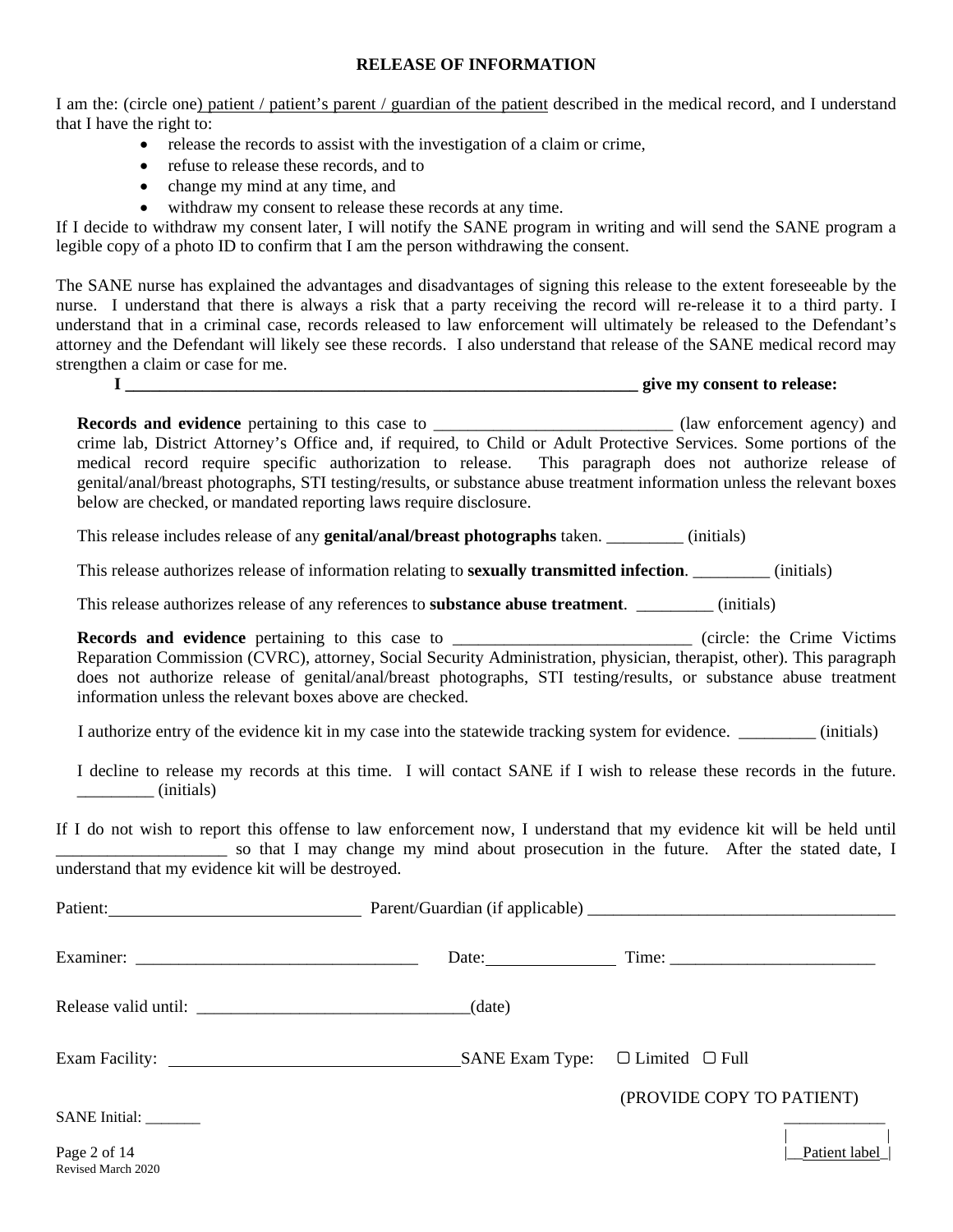| Dispatch Time:                                            |                    | <b>SANE</b> Intake                                                                                                                                                                                                             | Nurse Arrival Time: Patient Arrival Time:                                                                                                                    |  |  |
|-----------------------------------------------------------|--------------------|--------------------------------------------------------------------------------------------------------------------------------------------------------------------------------------------------------------------------------|--------------------------------------------------------------------------------------------------------------------------------------------------------------|--|--|
| Case Start Time:                                          |                    |                                                                                                                                                                                                                                | Patient Discharge Time: Case End Time:                                                                                                                       |  |  |
|                                                           |                    |                                                                                                                                                                                                                                |                                                                                                                                                              |  |  |
|                                                           |                    |                                                                                                                                                                                                                                |                                                                                                                                                              |  |  |
|                                                           |                    |                                                                                                                                                                                                                                |                                                                                                                                                              |  |  |
|                                                           |                    | Patient Address: No. 1996. The Contract of the Contract of the Contract of the Contract of the Contract of the Contract of the Contract of the Contract of the Contract of the Contract of the Contract of the Contract of the |                                                                                                                                                              |  |  |
|                                                           |                    |                                                                                                                                                                                                                                | OK to Call: $\bigcirc$ Yes $\bigcirc$ No                                                                                                                     |  |  |
| Follow-Up Contact Requested: $\bigcirc$ yes $\bigcirc$ no |                    |                                                                                                                                                                                                                                |                                                                                                                                                              |  |  |
|                                                           |                    |                                                                                                                                                                                                                                | Gender: $\Box$ M $\Box$ F $\Box$ Transgender Age: $\qquad \qquad$ DOB:                                                                                       |  |  |
|                                                           |                    |                                                                                                                                                                                                                                | Ethnicity: $\bigcirc$ Native Am. $\bigcirc$ Hispanic $\bigcirc$ African Am. $\bigcirc$ Asian $\bigcirc$ White (non-Hisp.) $\bigcirc$ Mixed $\bigcirc$ Other: |  |  |
|                                                           |                    |                                                                                                                                                                                                                                |                                                                                                                                                              |  |  |
|                                                           |                    |                                                                                                                                                                                                                                |                                                                                                                                                              |  |  |
|                                                           |                    |                                                                                                                                                                                                                                | Present During SANE Interview: Present During SANE Exam:                                                                                                     |  |  |
|                                                           |                    |                                                                                                                                                                                                                                |                                                                                                                                                              |  |  |
|                                                           |                    |                                                                                                                                                                                                                                | Referral Source: ○ Police ○ Rape Crisis ○ Hospital/EMS ○ Friend ○ Relative ○ School ○ Self ○ Other: _____                                                    |  |  |
| Police Report: $\bigcirc$ Yes $\bigcirc$ No               |                    |                                                                                                                                                                                                                                | Was officer present at facility at time of SANE exam? $\Box$ Yes $\Box$ No                                                                                   |  |  |
| $\text{Case } \#:$                                        |                    |                                                                                                                                                                                                                                |                                                                                                                                                              |  |  |
|                                                           |                    |                                                                                                                                                                                                                                |                                                                                                                                                              |  |  |
|                                                           |                    |                                                                                                                                                                                                                                |                                                                                                                                                              |  |  |
|                                                           |                    |                                                                                                                                                                                                                                |                                                                                                                                                              |  |  |
|                                                           | $\bigcirc$ Vehicle |                                                                                                                                                                                                                                |                                                                                                                                                              |  |  |
|                                                           |                    |                                                                                                                                                                                                                                |                                                                                                                                                              |  |  |
|                                                           |                    | <b>SANE General Medical History</b>                                                                                                                                                                                            |                                                                                                                                                              |  |  |
|                                                           |                    |                                                                                                                                                                                                                                | $\bigcirc$ NKDA                                                                                                                                              |  |  |
|                                                           |                    |                                                                                                                                                                                                                                | Vaccines: Adt: ○ UTD/year: ______________ ○ Needed Hep B: ○ UTD/year: __________ ○ Needed                                                                    |  |  |
|                                                           |                    |                                                                                                                                                                                                                                |                                                                                                                                                              |  |  |
|                                                           |                    |                                                                                                                                                                                                                                | ,我们也不会有什么。""我们的人,我们也不会有什么?""我们的人,我们也不会有什么?""我们的人,我们也不会有什么?""我们的人,我们也不会有什么?""我们的人                                                                             |  |  |
|                                                           |                    |                                                                                                                                                                                                                                | ,我们也不会有什么。""我们的人,我们也不会有什么?""我们的人,我们也不会有什么?""我们的人,我们也不会有什么?""我们的人,我们也不会有什么?""我们的人                                                                             |  |  |
|                                                           |                    |                                                                                                                                                                                                                                | Do you have a Primary Care Provider: ○ Yes ○ No Name of Provider: _________________________________                                                          |  |  |
|                                                           |                    |                                                                                                                                                                                                                                | Do you have any disabilities? $\Box$ None $\Box$ Visual $\Box$ Physical $\Box$ Hearing $\Box$ Mental/Cognitive $\Box$ Other:                                 |  |  |
|                                                           |                    |                                                                                                                                                                                                                                |                                                                                                                                                              |  |  |
| SANE Initial: ________                                    |                    |                                                                                                                                                                                                                                |                                                                                                                                                              |  |  |

Page 3 of 14<br>Revised March 2020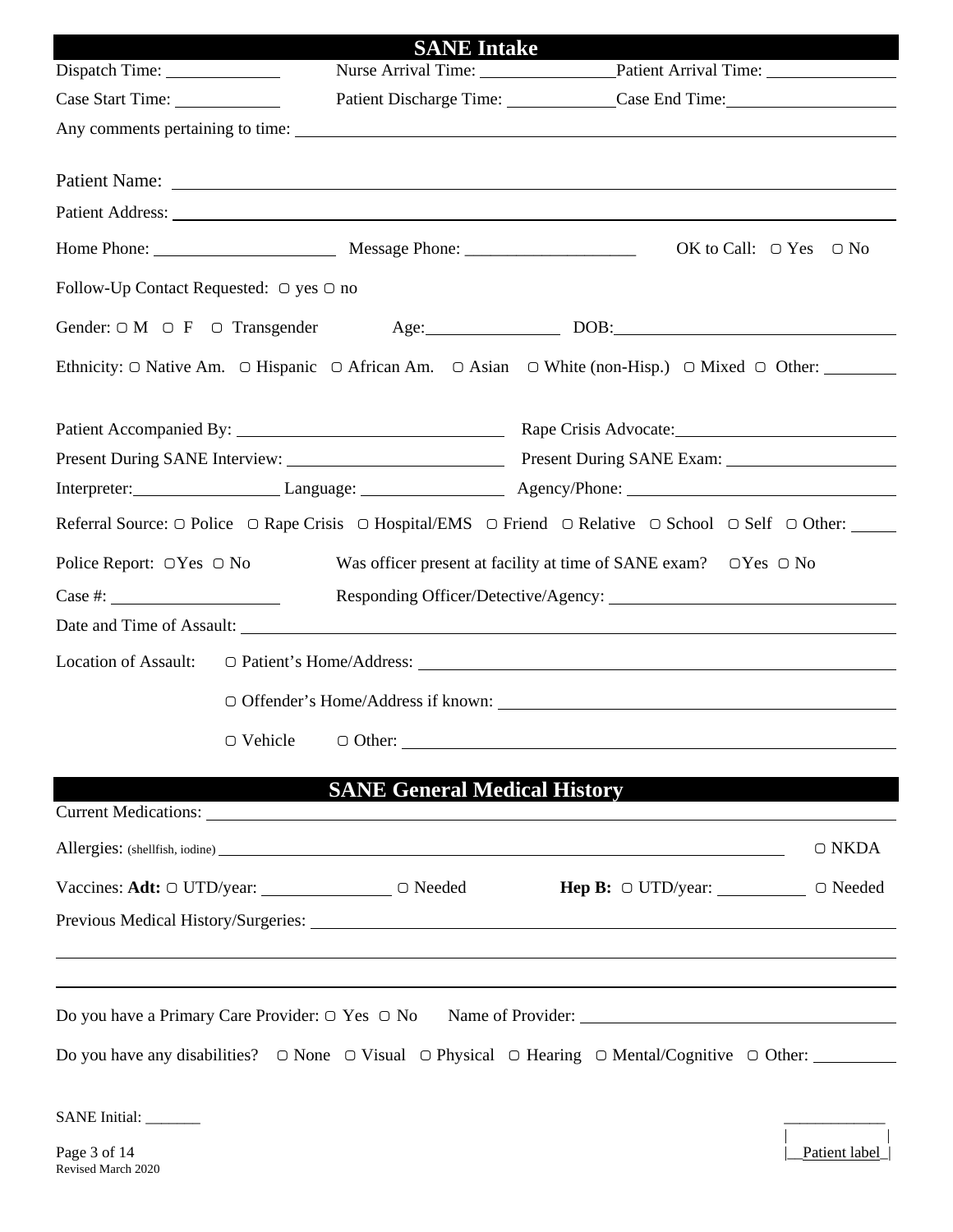### **SANE Sexual Assault Related Medical History**

|                                        |                                               |                 | SANE Sexual Assault Related Medical History                                                                                           |                                                                                                                                 |
|----------------------------------------|-----------------------------------------------|-----------------|---------------------------------------------------------------------------------------------------------------------------------------|---------------------------------------------------------------------------------------------------------------------------------|
|                                        |                                               |                 |                                                                                                                                       | LMP: Genital Symptoms Prior to Assault: ○ None ○ Discharge ○ Itching ○ Odor ○ Burning                                           |
|                                        |                                               |                 |                                                                                                                                       |                                                                                                                                 |
|                                        |                                               |                 |                                                                                                                                       |                                                                                                                                 |
|                                        |                                               |                 |                                                                                                                                       |                                                                                                                                 |
|                                        |                                               |                 | Consensual intercourse within the previous five days? $\bigcirc$ Yes $\bigcirc$ No Of what nature: $\bigcirc$ vaginal $\bigcirc$ anal | $\Box$ oral                                                                                                                     |
|                                        |                                               |                 |                                                                                                                                       | Any alcohol within previous 48 hours? $\bigcirc$ Yes $\bigcirc$ No If yes, amount/time of ingestion:                            |
|                                        |                                               |                 | Any recent signs or symptoms to suspect DFSA? $\bigcirc$ Yes $\bigcirc$ No (If yes, refer to DFSA Form)                               |                                                                                                                                 |
|                                        |                                               |                 |                                                                                                                                       | Is this Sexual Assault related to Domestic Violence? $\Box$ Yes $\Box$ No $\Box$ N/A (If yes, discuss safety plan/DV resources) |
|                                        | <b>Patient Post-Assault Hygiene Activity:</b> |                 |                                                                                                                                       | <b>Offender Information</b>                                                                                                     |
| Urinated                               | $\bigcirc$ Yes $\bigcirc$ No $\bigcirc$ Unk   |                 | O Family: relationship                                                                                                                |                                                                                                                                 |
| Defecated                              | $\bigcirc$ Yes $\bigcirc$ No $\bigcirc$ Unk   |                 | $\Box$ Stranger                                                                                                                       | $\bigcirc$ Acquaintance                                                                                                         |
| Genital Wash/Wipe                      | $\bigcirc$ Yes $\bigcirc$ No $\bigcirc$ Unk   |                 | $\bigcirc$ Brief Encounter                                                                                                            | $\bigcirc$ Date                                                                                                                 |
| Showered                               | $\bigcirc$ Yes $\bigcirc$ No $\bigcirc$ Unk   |                 | $\circ$ Intimate Partner                                                                                                              | $\Box$ Ex-Intimate Partner                                                                                                      |
| <b>Bathed</b>                          | $\bigcirc$ Yes $\bigcirc$ No                  | $\bigcirc$ Unk  |                                                                                                                                       |                                                                                                                                 |
| Douched                                | $\bigcirc$ Yes $\bigcirc$ No                  | $\bigcirc$ Unk  |                                                                                                                                       |                                                                                                                                 |
| Removed/Inserted:                      |                                               |                 | Number of offenders: __________ Offender Age(s): _____                                                                                |                                                                                                                                 |
| Tampon                                 | $\bigcirc$ Yes $\bigcirc$ No $\bigcirc$ Unk   |                 | Offender Gender: ○ Male ○ Female ○ Transgender                                                                                        |                                                                                                                                 |
| Diaphragm                              | $\bigcirc$ Yes $\bigcirc$ No $\bigcirc$ Unk   |                 | Condom used? $\Box$ Yes $\Box$ No $\Box$ Unknown                                                                                      |                                                                                                                                 |
| Condom                                 | $\bigcirc$ Yes $\bigcirc$ No $\bigcirc$ Unk   |                 | Use of weapon? $\bigcirc$ Yes $\bigcirc$ No $\bigcirc$ Unknown                                                                        |                                                                                                                                 |
| Other                                  | $\bigcirc$ Yes $\bigcirc$ No $\bigcirc$ Unk   |                 |                                                                                                                                       |                                                                                                                                 |
| <b>Brushed Teeth</b>                   | $\bigcirc$ Yes $\bigcirc$ No                  | $\bigcirc$ Unk  |                                                                                                                                       |                                                                                                                                 |
| Gargled/Mouthwash                      | $\bigcirc$ Yes $\bigcirc$ No $\bigcirc$ Unk   |                 | Use of force? $\Box$ Yes $\Box$ No $\Box$ Unknown                                                                                     |                                                                                                                                 |
| Vomited                                | $\bigcirc$ Yes $\bigcirc$ No $\bigcirc$ Unk   |                 |                                                                                                                                       |                                                                                                                                 |
|                                        | Smoked ○ Yes ○ No ○ Unk                       |                 | Use of threat: $\Box$ Yes $\Box$ No $\Box$ Unknown                                                                                    |                                                                                                                                 |
| Ate                                    | $\cap$ Yes $\cap$ No                          | $\bigcirc$ Unk  |                                                                                                                                       |                                                                                                                                 |
| Drank                                  | $\bigcirc$ Yes $\bigcirc$ No                  | $\bigcirc$ Unk  | Position of Authority: $\bigcirc$ Yes $\bigcirc$ No $\bigcirc$ Unknown                                                                |                                                                                                                                 |
| Chewed Gum                             | $\bigcirc$ Yes $\bigcirc$ No                  | $\bigcirc$ Unk  |                                                                                                                                       |                                                                                                                                 |
|                                        |                                               |                 | Did offender strangle patient: $\Box$ Yes $\Box$ No<br>(If yes, refer to strangulation sheet)                                         |                                                                                                                                 |
|                                        |                                               |                 | <b>Patient Affect/Demeanor</b>                                                                                                        |                                                                                                                                 |
| Tearful ________                       |                                               | Quiet           | Fidgeting ______                                                                                                                      | Trembling                                                                                                                       |
| Agitated ________                      | Flat/Dazed____                                | Anxious _______ | Smiling                                                                                                                               |                                                                                                                                 |
| Brief responses                        | Responsive to questions _______               |                 | Tense                                                                                                                                 |                                                                                                                                 |
| Calm/Cooperative<br>Reluctant response |                                               |                 | Scattered_______                                                                                                                      |                                                                                                                                 |

Other comments for patient demeanor:

Comments on abnormal/unusual patient appearance or dress: **(Refer to Supplemental Patient Demeanor if more detail needed)** 

SANE Initial: \_\_\_\_\_\_\_ \_\_\_\_\_\_\_\_\_\_\_\_\_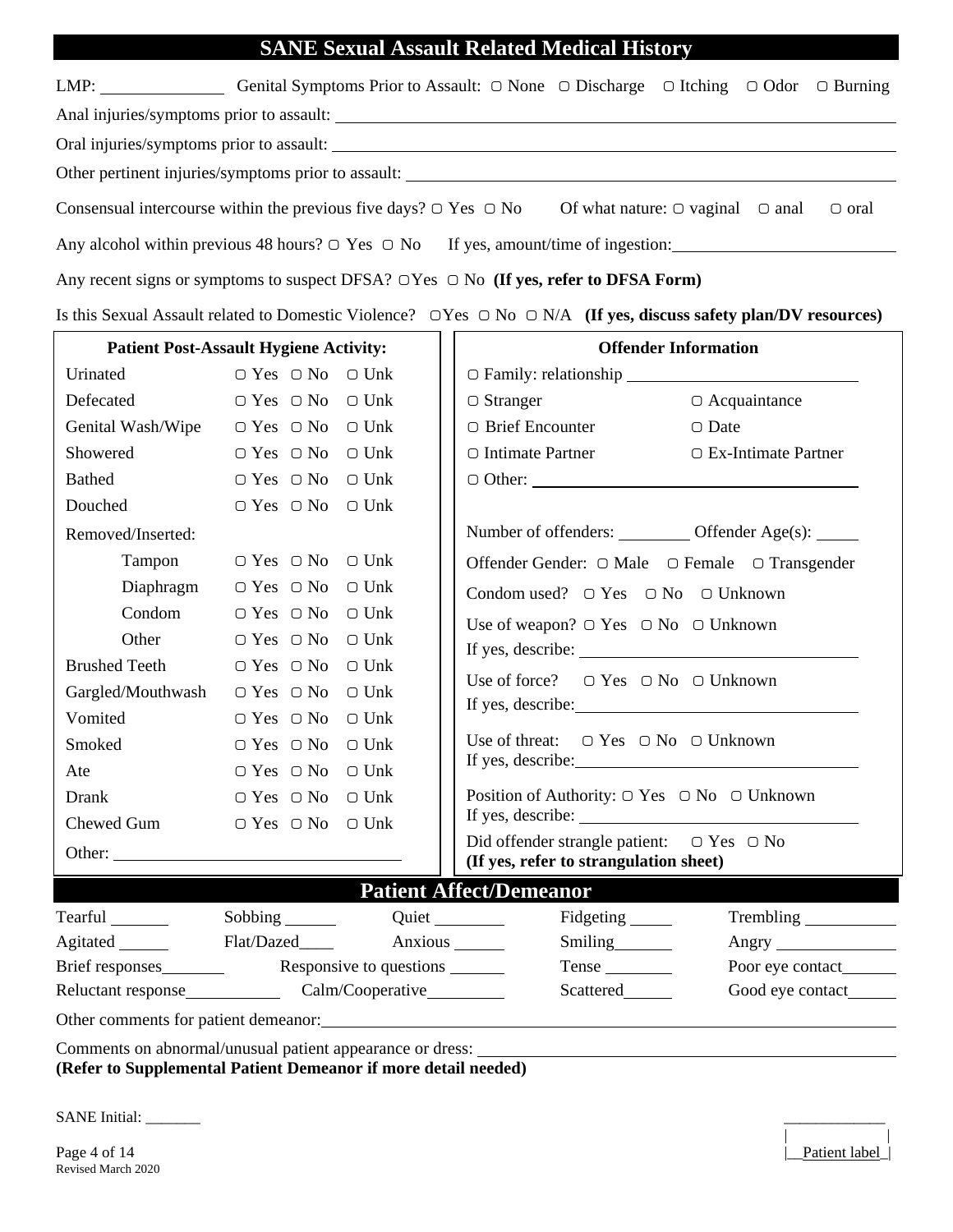# **SANE Medical History Taken for the Purpose of Diagnosis and Treatment**

| <b>SANE</b> Initial: |  |  |
|----------------------|--|--|
|                      |  |  |

Page 5 of 14 Patient label Revised March 2020

 $\overline{a}$ 

 $\overline{a}$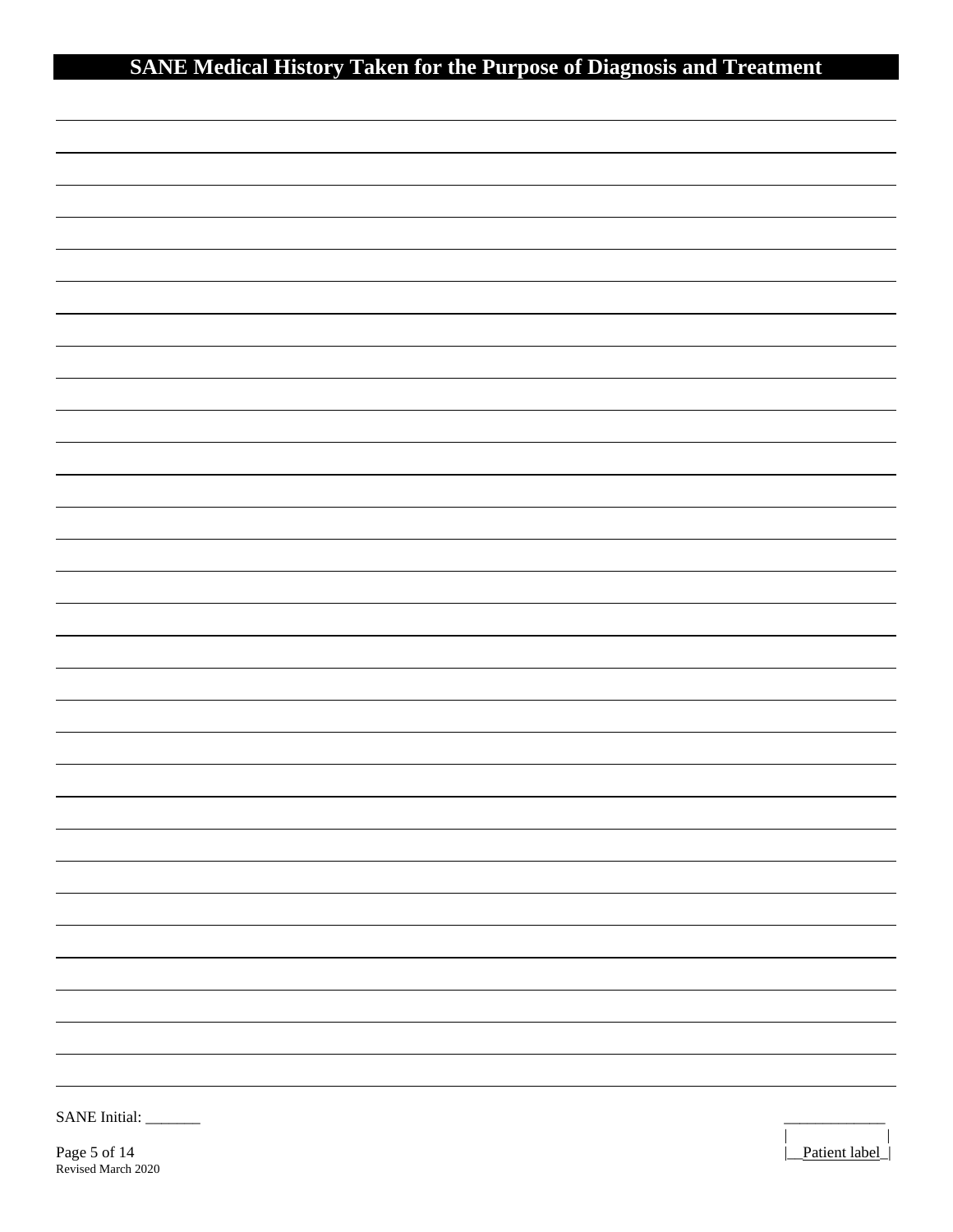## **SANE Summary of Acts Described by Patient**

| Penetration of Female Genitalia:<br>Penis<br>Finger<br>Foreign object                                                                                                                                                                | Yes<br>$\bigcirc$<br>$\bigcirc$<br>$\bigcirc$ | N <sub>o</sub><br>$\bigcirc$<br>$\bigcirc$<br>$\bigcirc$ | Attempted<br>$\bigcirc$<br>$\bigcirc$<br>$\bigcirc$ | Unsure<br>$\bigcirc$<br>$\bigcirc$<br>$\bigcirc$ | Comments: |
|--------------------------------------------------------------------------------------------------------------------------------------------------------------------------------------------------------------------------------------|-----------------------------------------------|----------------------------------------------------------|-----------------------------------------------------|--------------------------------------------------|-----------|
| Penetration of Anus:                                                                                                                                                                                                                 | Yes                                           | N <sub>0</sub>                                           | Attempted                                           | Unsure                                           |           |
| Penis                                                                                                                                                                                                                                | $\bigcirc$                                    | $\bigcirc$                                               | $\bigcirc$                                          | О                                                |           |
| Finger                                                                                                                                                                                                                               | $\bigcirc$                                    | $\bigcirc$                                               | $\bigcirc$                                          | $\bigcirc$                                       |           |
| Foreign object                                                                                                                                                                                                                       | $\bigcirc$                                    | $\bigcirc$                                               | $\bigcirc$                                          | $\bigcirc$                                       |           |
| Oral Copulation of Genitals:                                                                                                                                                                                                         | Yes                                           | N <sub>o</sub>                                           | Attempted                                           | Unsure                                           |           |
| Offender to patient                                                                                                                                                                                                                  | $\bigcirc$                                    | $\bigcirc$                                               | $\bigcirc$                                          | $\bigcirc$                                       |           |
| Patient to offender                                                                                                                                                                                                                  | $\bigcirc$                                    | $\bigcirc$                                               | $\bigcirc$                                          | $\bigcirc$                                       |           |
| Oral Copulation of Anus:                                                                                                                                                                                                             | Yes                                           | N <sub>o</sub>                                           | Attempted                                           | Unsure                                           |           |
| Offender to patient                                                                                                                                                                                                                  | $\bigcirc$                                    | $\bigcirc$                                               | $\bigcirc$                                          | $\bigcirc$                                       |           |
| Patient to offender                                                                                                                                                                                                                  | $\bigcirc$                                    | $\bigcirc$                                               | $\bigcirc$                                          | $\bigcirc$                                       |           |
| Masturbation:                                                                                                                                                                                                                        | Yes                                           | N <sub>o</sub>                                           | Attempted                                           | Unsure                                           |           |
| Offender to patient                                                                                                                                                                                                                  | $\bigcirc$                                    | $\bigcirc$                                               | $\bigcirc$                                          | $\bigcirc$                                       |           |
| Patient to offender                                                                                                                                                                                                                  | $\bigcirc$                                    | $\bigcirc$                                               | $\bigcirc$                                          | О                                                |           |
| Offender to self                                                                                                                                                                                                                     | $\bigcirc$                                    | $\bigcirc$                                               | $\bigcirc$                                          | О                                                |           |
| Patient to self                                                                                                                                                                                                                      | $\bigcirc$                                    | $\bigcirc$                                               | $\bigcirc$                                          | $\bigcirc$                                       |           |
| Did Ejaculation Occur:                                                                                                                                                                                                               | Yes                                           | N <sub>o</sub>                                           | Attempted                                           | Unsure                                           |           |
| Inside body orifice                                                                                                                                                                                                                  | $\bigcirc$                                    | $\bigcirc$                                               | $\bigcirc$                                          | $\bigcirc$                                       |           |
| Outside body orifice                                                                                                                                                                                                                 | $\bigcirc$                                    | $\bigcirc$                                               | $\bigcirc$                                          | $\bigcirc$                                       |           |
|                                                                                                                                                                                                                                      |                                               |                                                          |                                                     |                                                  |           |
|                                                                                                                                                                                                                                      |                                               | Yes No                                                   | Attempted                                           | Unsure                                           | Location: |
| Unwanted touch of Patient                                                                                                                                                                                                            | О                                             | О                                                        | $\bigcirc$                                          | О                                                |           |
| <b>Offender Licked Patient</b>                                                                                                                                                                                                       | $\bigcirc$                                    | $\bigcirc$                                               | 0                                                   | О                                                |           |
| <b>Offender Kissed Patient</b>                                                                                                                                                                                                       | $\Box$                                        | O                                                        | O                                                   | О                                                |           |
| <b>Offender Bit Patient</b><br><b>Offender Sucked Patient</b>                                                                                                                                                                        | $\bigcirc$                                    | $\bigcirc$                                               | O                                                   | О                                                |           |
| Patient Bit Offender                                                                                                                                                                                                                 | $\bigcirc$<br>$\bigcirc$                      | O<br>O                                                   | $\circ$<br>$\bigcirc$                               | О<br>О                                           |           |
| Did patient injure offender                                                                                                                                                                                                          | $\bigcirc$                                    | $\bigcirc$                                               | $\bigcirc$                                          | О                                                |           |
| If yes, describe:                                                                                                                                                                                                                    |                                               |                                                          |                                                     |                                                  |           |
|                                                                                                                                                                                                                                      |                                               |                                                          |                                                     |                                                  |           |
| Other comments: <u>contract the community of the contract of the contract of the contract of the contract of the contract of the contract of the contract of the contract of the contract of the contract of the contract of the</u> |                                               |                                                          |                                                     |                                                  |           |
|                                                                                                                                                                                                                                      |                                               |                                                          |                                                     |                                                  |           |
|                                                                                                                                                                                                                                      |                                               |                                                          |                                                     |                                                  |           |
|                                                                                                                                                                                                                                      |                                               |                                                          |                                                     |                                                  |           |

| |

SANE Initial: \_\_\_\_\_\_\_ \_\_\_\_\_\_\_\_\_\_\_\_\_

Page 6 of 14 Patient label Revised March 2020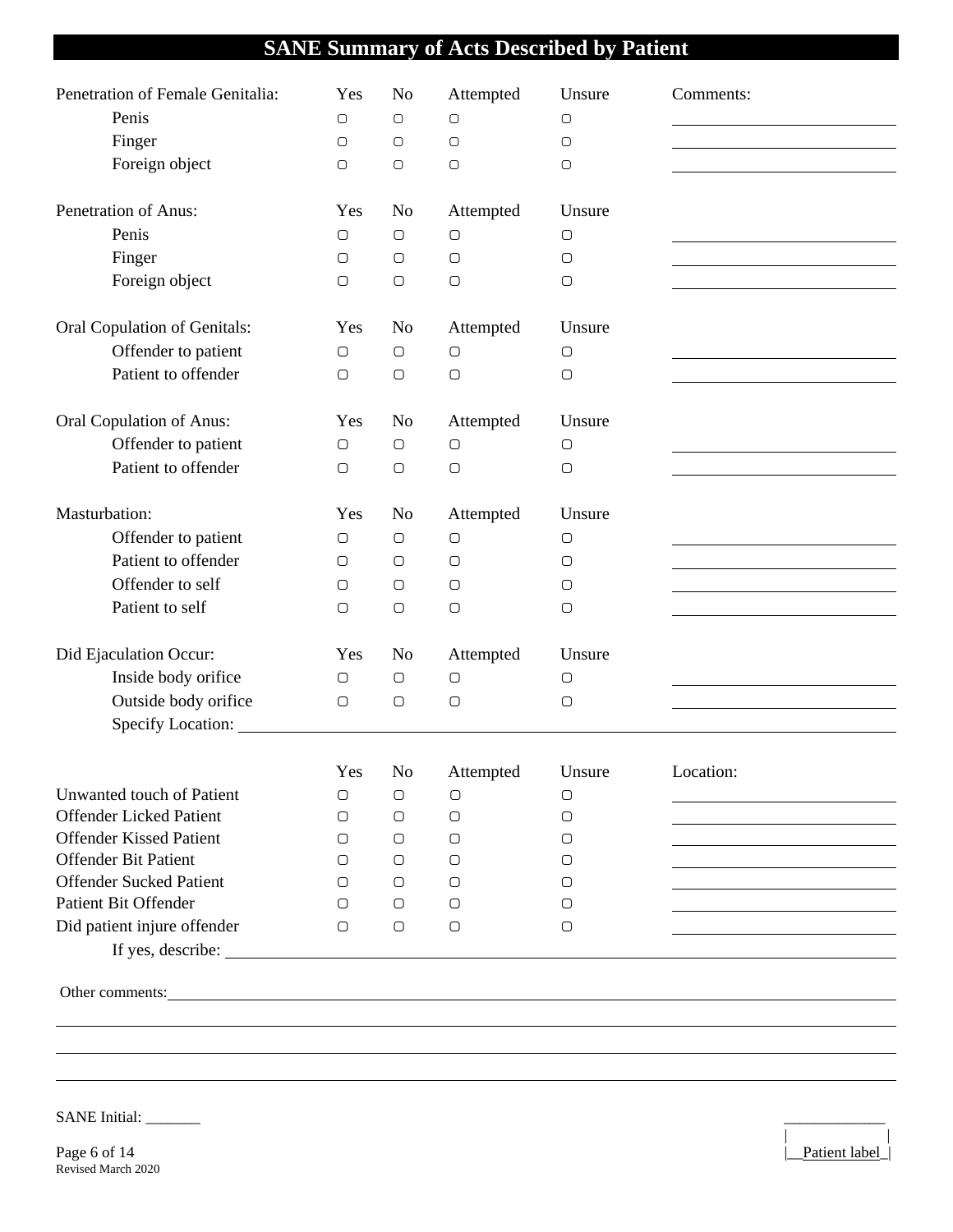## **SANE Physical Exam**

|                                                                                                 |            | Time:          | Temp:          |                | $B/P$ :          | Pulse:                           | Resp. Rate: | Weight:    |  |
|-------------------------------------------------------------------------------------------------|------------|----------------|----------------|----------------|------------------|----------------------------------|-------------|------------|--|
| Pain Scale: $(0-10)$                                                                            |            |                |                |                |                  |                                  |             | Character: |  |
| Suicide Evaluation: $\Box$ Not Indicated $\Box$ Yes (If yes, refer to suicide assessment sheet) |            |                |                |                |                  |                                  |             |            |  |
|                                                                                                 | <b>NL</b>  | <b>ABN</b>     |                |                | <b>Comments:</b> |                                  |             |            |  |
| <b>ABCs</b>                                                                                     | $\bigcirc$ | $\bigcirc$     |                |                |                  |                                  |             |            |  |
| Skin                                                                                            | $\bigcirc$ | $\bigcirc$     |                |                |                  |                                  |             |            |  |
| Oral                                                                                            | $\bigcirc$ | $\bigcirc$     |                |                |                  |                                  |             |            |  |
| Cardiovascular O                                                                                |            | $\bigcirc$     |                |                |                  |                                  |             |            |  |
| Pulmonary                                                                                       | $\bigcirc$ | $\bigcirc$     |                |                |                  |                                  |             |            |  |
| Abdomen                                                                                         | $\bigcirc$ | $\bigcirc$     |                |                |                  |                                  |             |            |  |
| Musc./Skel.                                                                                     | $\bigcirc$ | $\bigcirc$     |                |                |                  |                                  |             |            |  |
| Neuro.<br>Other:                                                                                | $\bigcirc$ | $\bigcirc$     |                |                |                  |                                  |             |            |  |
| Tanner Stage: 1                                                                                 |            | $\overline{2}$ | 3 <sup>7</sup> | $\overline{4}$ | $\mathfrak{S}$   |                                  |             |            |  |
|                                                                                                 |            |                |                |                |                  | <b>SANE Clothing Information</b> |             |            |  |

#### **SANE Clothing Information**

| Clothes not available (washed or lost).               | Photos of Clothing: $\bigcirc$ Yes $\bigcirc$ No<br>Approximate Number of Photos:<br>Patient wearing clothes worn during assault/collected by SANE.<br>Type of Film: $\bigcirc$ 35 mm $\bigcirc$ Polaroid<br>Patient brought clothing worn during assault/collected by SANE.<br>Clothing worn at time of assault was collected by law enforcement.<br>Patient provides information about location of clothing worn at the |                      |  |  |  |
|-------------------------------------------------------|---------------------------------------------------------------------------------------------------------------------------------------------------------------------------------------------------------------------------------------------------------------------------------------------------------------------------------------------------------------------------------------------------------------------------|----------------------|--|--|--|
| Identification and description of clothing collected: |                                                                                                                                                                                                                                                                                                                                                                                                                           |                      |  |  |  |
|                                                       |                                                                                                                                                                                                                                                                                                                                                                                                                           |                      |  |  |  |
|                                                       |                                                                                                                                                                                                                                                                                                                                                                                                                           | $\circ$ Pants $\_\_$ |  |  |  |
| $\circ$ Socks/Shoes (include #)                       |                                                                                                                                                                                                                                                                                                                                                                                                                           |                      |  |  |  |
| $\Box$ Other: $\qquad \qquad \qquad$                  |                                                                                                                                                                                                                                                                                                                                                                                                                           |                      |  |  |  |

▢ Patient declined to submit all, or part, of clothing into evidence.

SANE Initial: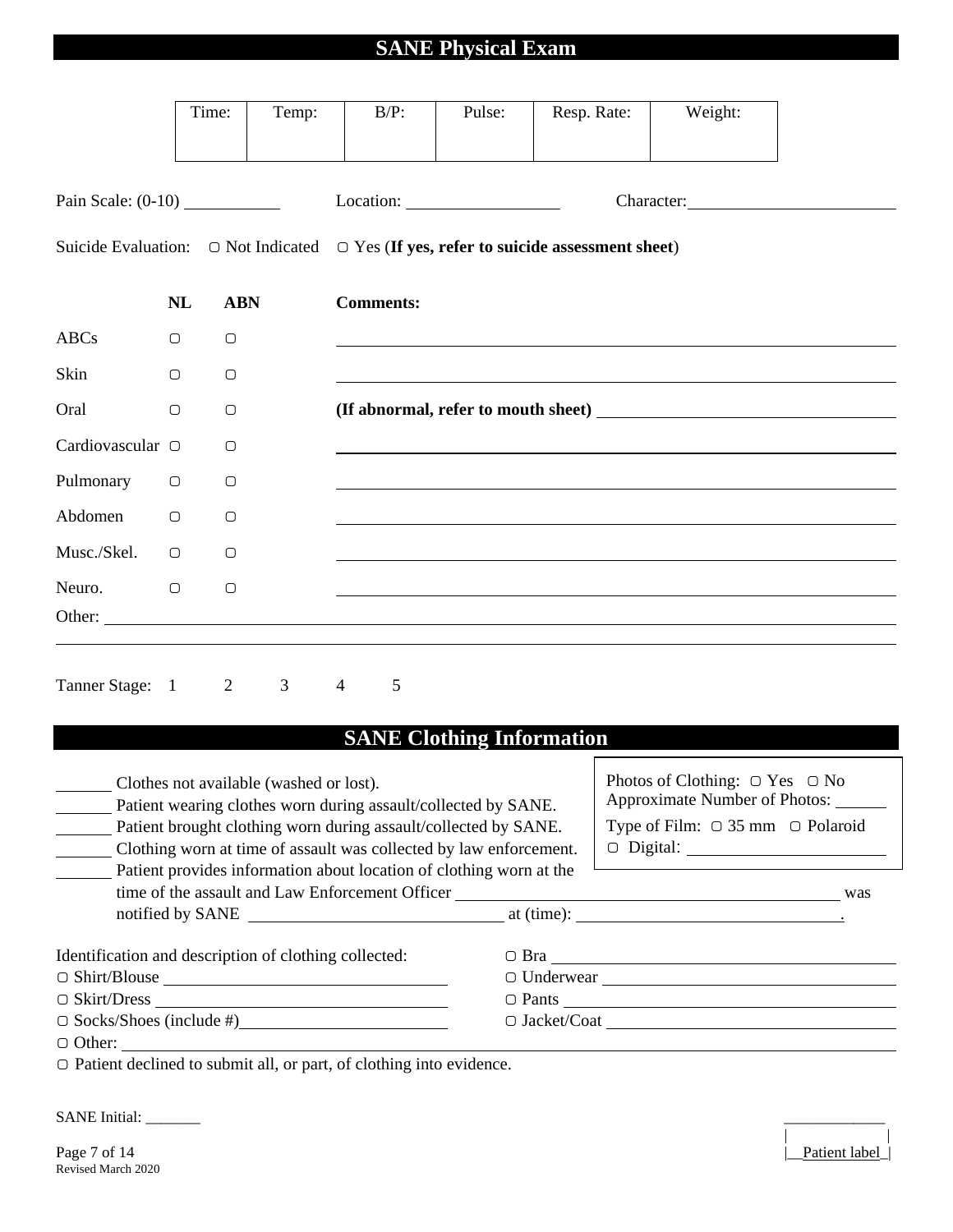### **SANE Body Map**



SANE Initial:

Page 8 of 14 Patient label Revised March 2020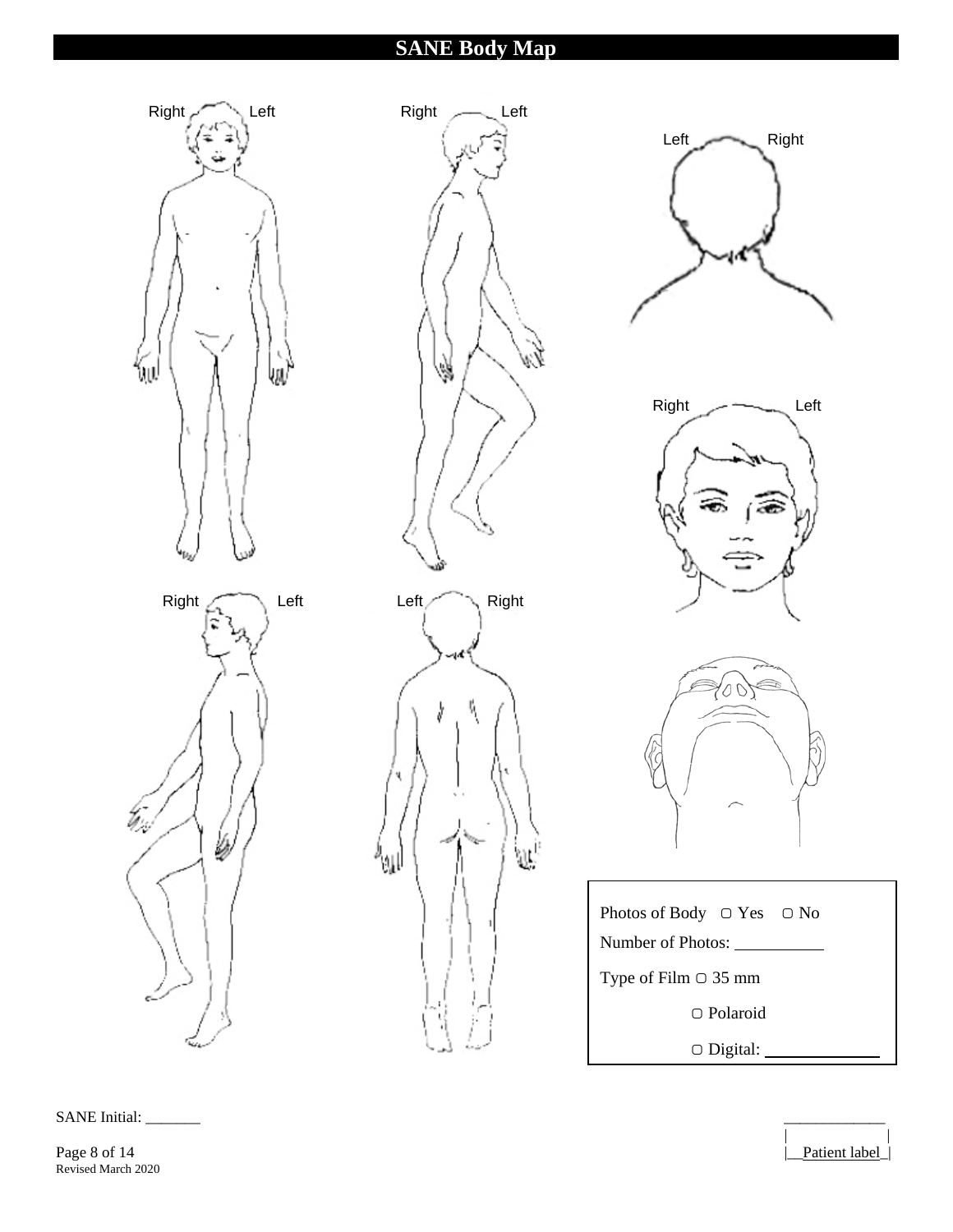#### **SANE Body – Physical Exam/Assessment**

**(Tears, Tenderness, Redness, Abrasion, Color, Bruising, Size, Shape, and Swelling)** 

| SANE Initial: |  |
|---------------|--|
|               |  |

Page 9 of 14 **Patient label** Revised March 2020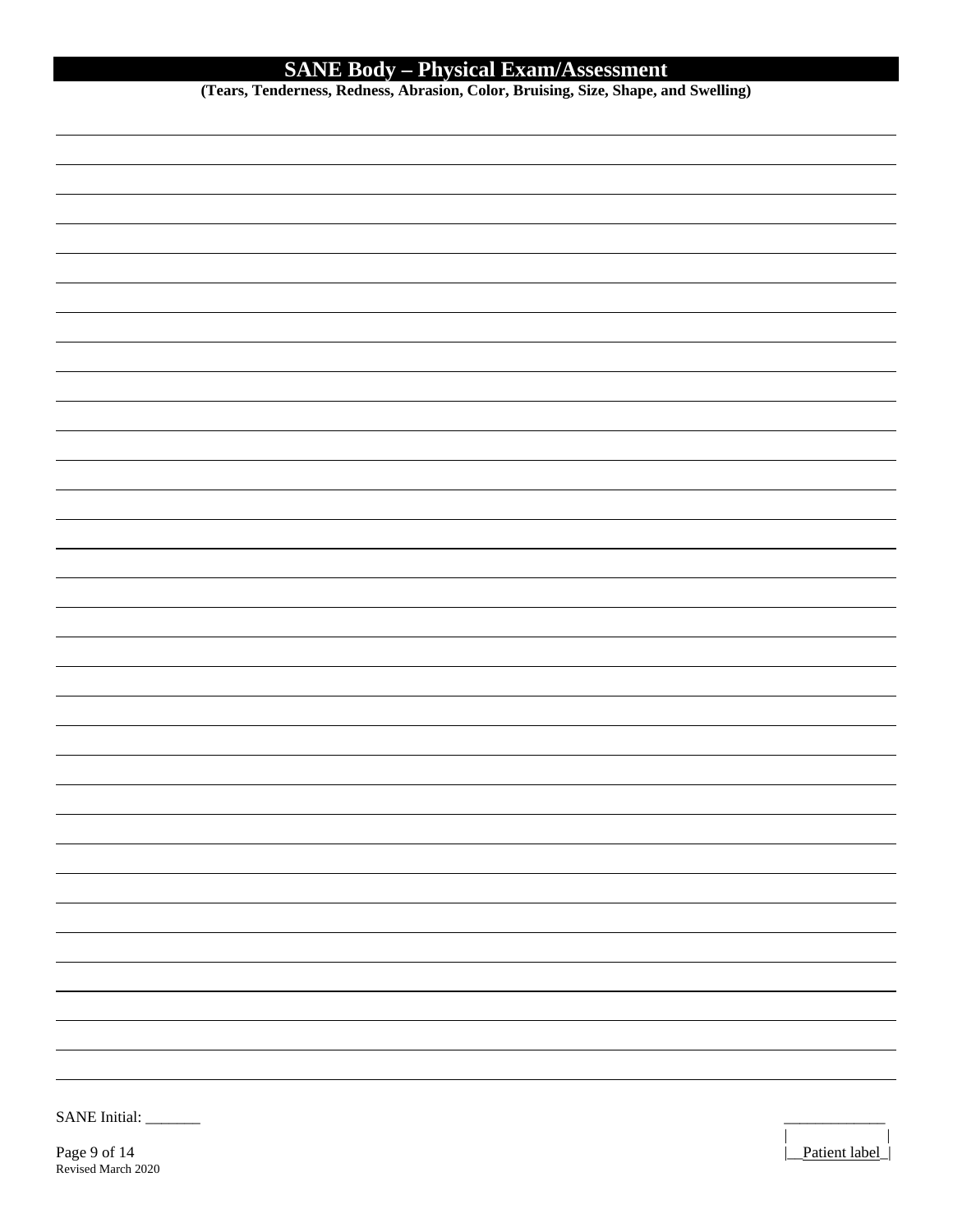### **SANE Genital/Anal Exam**

Patient position for genital exam: ○ Lithotomy ○ Modified Lithotomy ○ Prone ○ Knee/Chest

▢ Other:

| <b>Female:</b>                                                | NL                      | <b>ABN</b> (If abn, see Page 11) |               |                                           |                                                                                                                                                                           | <b>Anal Examination:</b> NL ABN (If abn, see Page 11) |                              |
|---------------------------------------------------------------|-------------------------|----------------------------------|---------------|-------------------------------------------|---------------------------------------------------------------------------------------------------------------------------------------------------------------------------|-------------------------------------------------------|------------------------------|
| Mons Pubis                                                    | $\bigcirc$              | $\bigcirc$                       |               |                                           | <b>Buttocks</b>                                                                                                                                                           | $\bigcirc$                                            | $\bigcirc$                   |
| Labia Majora                                                  | $\bigcirc$              | $\bigcirc$                       |               |                                           | Anus                                                                                                                                                                      | $\bigcirc$                                            | $\bigcirc$                   |
| Labia Minora                                                  | $\bigcirc$              | $\bigcirc$                       |               |                                           | Anal Rugae                                                                                                                                                                | $\bigcirc$                                            | $\bigcirc$                   |
| Clitoris                                                      | $\bigcirc$              | $\bigcirc$                       |               |                                           | Anal Tone                                                                                                                                                                 | $\bigcirc$                                            | $\bigcirc$                   |
| <b>Urethral Meatus</b>                                        | $\bigcirc$              | $\bigcirc$                       |               |                                           | Perineum                                                                                                                                                                  | $\bigcirc$                                            | $\bigcirc$                   |
| Vestibule: Anterior                                           | О                       | $\bigcirc$                       |               |                                           |                                                                                                                                                                           |                                                       |                              |
| Vestibule: Posterior                                          | $\bigcirc$              | $\bigcirc$                       |               |                                           |                                                                                                                                                                           |                                                       |                              |
| Hymen                                                         | $\bigcirc$              | $\bigcirc$                       |               |                                           | <b>Penis Circumcised:</b>                                                                                                                                                 | $\bigcirc$ Yes $\bigcirc$ No                          |                              |
| Fossa Navicularis                                             | О                       | $\bigcirc$                       |               |                                           | Male:                                                                                                                                                                     | NL                                                    | <b>ABN</b> (Male Supplement) |
| <b>Posterior Fourchette</b>                                   | $\bigcirc$              | $\bigcirc$                       |               |                                           | Glans                                                                                                                                                                     | $\bigcirc$                                            | $\bigcirc$                   |
| Perineum                                                      | $\bigcirc$              | $\bigcirc$                       |               |                                           | <b>Urethral Meatus</b>                                                                                                                                                    | $\bigcirc$                                            | $\bigcirc$                   |
| Vagina                                                        | $\bigcirc$              | $\bigcirc$                       |               |                                           | Scrotum                                                                                                                                                                   | 0                                                     | $\bigcirc$                   |
| Cervix                                                        | $\bigcirc$              | $\bigcirc$                       |               |                                           | Shaft                                                                                                                                                                     | $\bigcirc$                                            | $\bigcirc$                   |
| Speculum Used:<br>Colposcope Used:                            |                         | $OYes$ $ONo$<br>$OYes$ $ONo$     |               |                                           | Alternative light source used: $\Box$ (+) Positive Illumination $\Box$ (-) Negative Illumination<br>Type of ALS: $\qquad \qquad \qquad \text{If } (+), \text{ describe:}$ |                                                       | ○ Not Indicated              |
| (If uptake (+) positive, see Genital/Anal Assessment Page 11) |                         |                                  |               |                                           | Toluidine Blue Dye Used: $\Box$ (+) Positive Uptake $\Box$ (-) Negative Uptake                                                                                            |                                                       | ○ Not Indicated              |
| <b>Environmental Debris:</b>                                  |                         | $\Box$ Yes                       | $\bigcirc$ No |                                           |                                                                                                                                                                           |                                                       |                              |
| Fingernail Evidence:                                          |                         | $\bigcirc$ Yes                   | $\bigcirc$ No |                                           |                                                                                                                                                                           |                                                       |                              |
| Miscellaneous Evidence:<br>$\bigcirc$ Yes<br>$\bigcirc$ No    |                         |                                  |               |                                           |                                                                                                                                                                           |                                                       |                              |
| Urine Collected for suspected drug facilitated assault:       |                         |                                  |               | $\bigcirc$ Yes $\bigcirc$ No              |                                                                                                                                                                           |                                                       |                              |
| Lab Studies:                                                  | Urine Specific Gravity: |                                  |               |                                           |                                                                                                                                                                           |                                                       |                              |
|                                                               | Urine HCG:              | $\bigcirc$ Positive              |               | $\bigcirc$ Negative                       | $\bigcirc$ Not Applicable                                                                                                                                                 |                                                       |                              |
|                                                               | Serum HCG:              | $\bigcirc$ Positive              |               | $\bigcirc$ Negative                       | $\bigcirc$ Not Applicable                                                                                                                                                 |                                                       |                              |
|                                                               |                         |                                  |               | Other Lab Studies: No. 1996. The Studies: |                                                                                                                                                                           |                                                       |                              |
|                                                               |                         |                                  |               |                                           |                                                                                                                                                                           |                                                       |                              |

SANE Initial: \_\_\_\_\_\_\_ \_\_\_\_\_\_\_\_\_\_\_\_\_ | |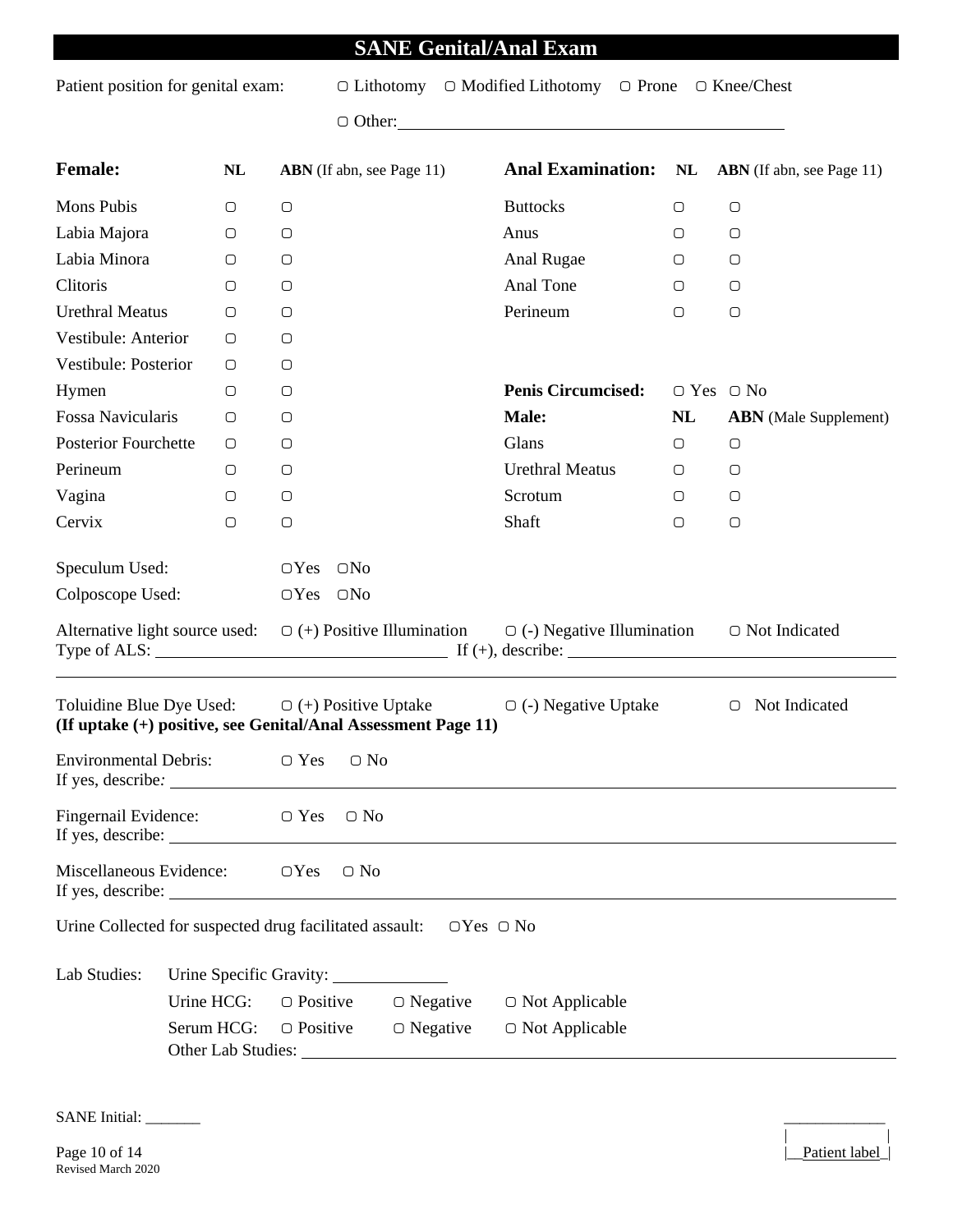#### **Genital/Anal Diagrams**

| |



| Photos of Genitals: $\Box$ Yes $\Box$ No<br>Approximate Number of photos: |                                     |  |
|---------------------------------------------------------------------------|-------------------------------------|--|
| Type of Film: $\Box$ 35 mm                                                |                                     |  |
|                                                                           | $\bigcirc$ Digital:                 |  |
|                                                                           | $\cap$ Polaroid                     |  |
|                                                                           | Use of Filters $\Box$ Yes $\Box$ No |  |

SANE Initial: \_\_\_\_\_\_\_ \_\_\_\_\_\_\_\_\_\_\_\_\_

Page 11 of 14 Patient label Revised March 2020

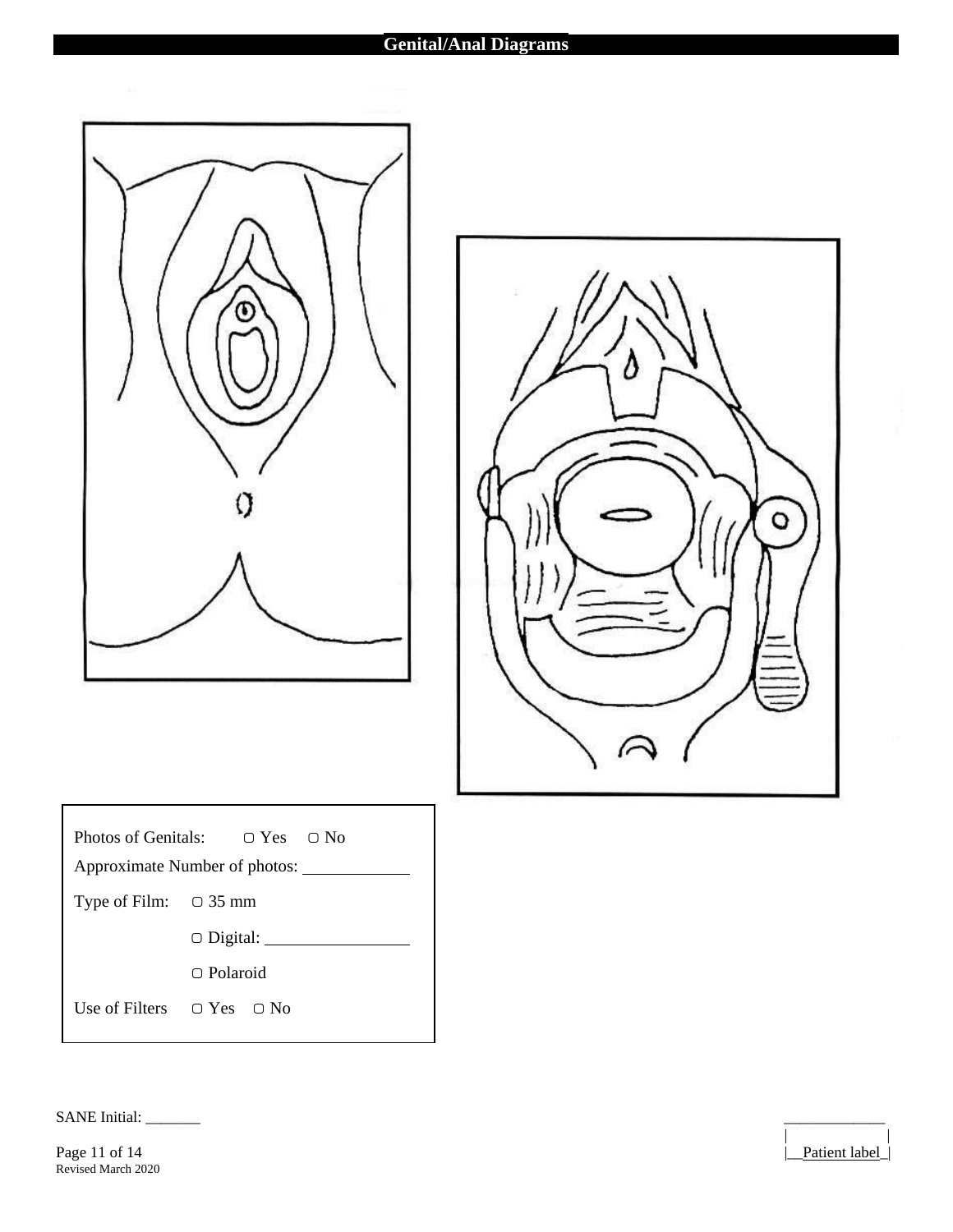# **SANE Genital/Anal Assessment**<br>(Tears. Tenderness, Redness, Abrasion, Color, Bruising, Size

| (Tears, Tenderness, Redness, Abrasion, Color, Bruising, Size, Shape, and Swelling) |                                       |                                             |
|------------------------------------------------------------------------------------|---------------------------------------|---------------------------------------------|
|                                                                                    | Visible without Magnification         |                                             |
|                                                                                    | $\hbox{\ensuremath{\mathcal{O}}}$ Yes | $\bigcirc$ No                               |
|                                                                                    |                                       | $\hbox{\ensuremath{\mathcal{O}}$}$ No       |
|                                                                                    |                                       | $\hbox{\ensuremath{\mathcal{O}}$}$ No       |
|                                                                                    |                                       | $\hbox{\ensuremath{\mathcal{O}}}\xspace$ No |
|                                                                                    |                                       | $\hbox{\ensuremath{\mathcal{O}}}\xspace$ No |
|                                                                                    |                                       | $\bigcirc$ No                               |
|                                                                                    |                                       | $\bigcirc$ No                               |
|                                                                                    |                                       | $\hbox{\ensuremath{\mathcal{O}}$}$ No       |
|                                                                                    |                                       | $\hbox{\ensuremath{\mathcal{O}}$}$ No       |
|                                                                                    |                                       | $\hbox{\ensuremath{\mathcal{O}}$}$ No       |
|                                                                                    |                                       | $\hbox{\ensuremath{\mathcal{O}}$}$ No       |
|                                                                                    |                                       | $\hbox{\ensuremath{\mathcal{O}}}\xspace$ No |
|                                                                                    |                                       | $\hbox{\ensuremath{\mathcal{O}}}\xspace$ No |
|                                                                                    |                                       | $\hbox{\ensuremath{\mathcal{O}}$}$ No       |
|                                                                                    | $\hbox{\ensuremath{\mathcal{O}}}$ Yes | $\bigcirc$ No                               |
|                                                                                    | $\hbox{\ensuremath{\mathcal{O}}}$ Yes | $\bigcirc$ No                               |
|                                                                                    | $\hbox{\ensuremath{\mathcal{O}}}$ Yes | $\bigcirc$ No                               |
|                                                                                    |                                       | $\bigcirc$ No                               |
|                                                                                    |                                       | $\bigcirc$ No                               |
|                                                                                    | $\hbox{\ensuremath{\mathcal{O}}}$ Yes | $\hbox{\ensuremath{\mathcal{O}}}\xspace$ No |
|                                                                                    | $\hbox{\ensuremath{\mathcal{O}}}$ Yes | $\hbox{\ensuremath{\mathcal{O}}}\xspace$ No |
|                                                                                    | $\hbox{\ensuremath{\mathcal{O}}}$ Yes | $\bigcirc$ No                               |
|                                                                                    |                                       | $\bigcirc$ No                               |
|                                                                                    |                                       | $\bigcirc$ No                               |
|                                                                                    |                                       |                                             |
|                                                                                    |                                       | $\hbox{\ensuremath{\mathcal{O}}}\xspace$ No |

| |

SANE Initial:

Page 12 of 14 Patient label Revised March 2020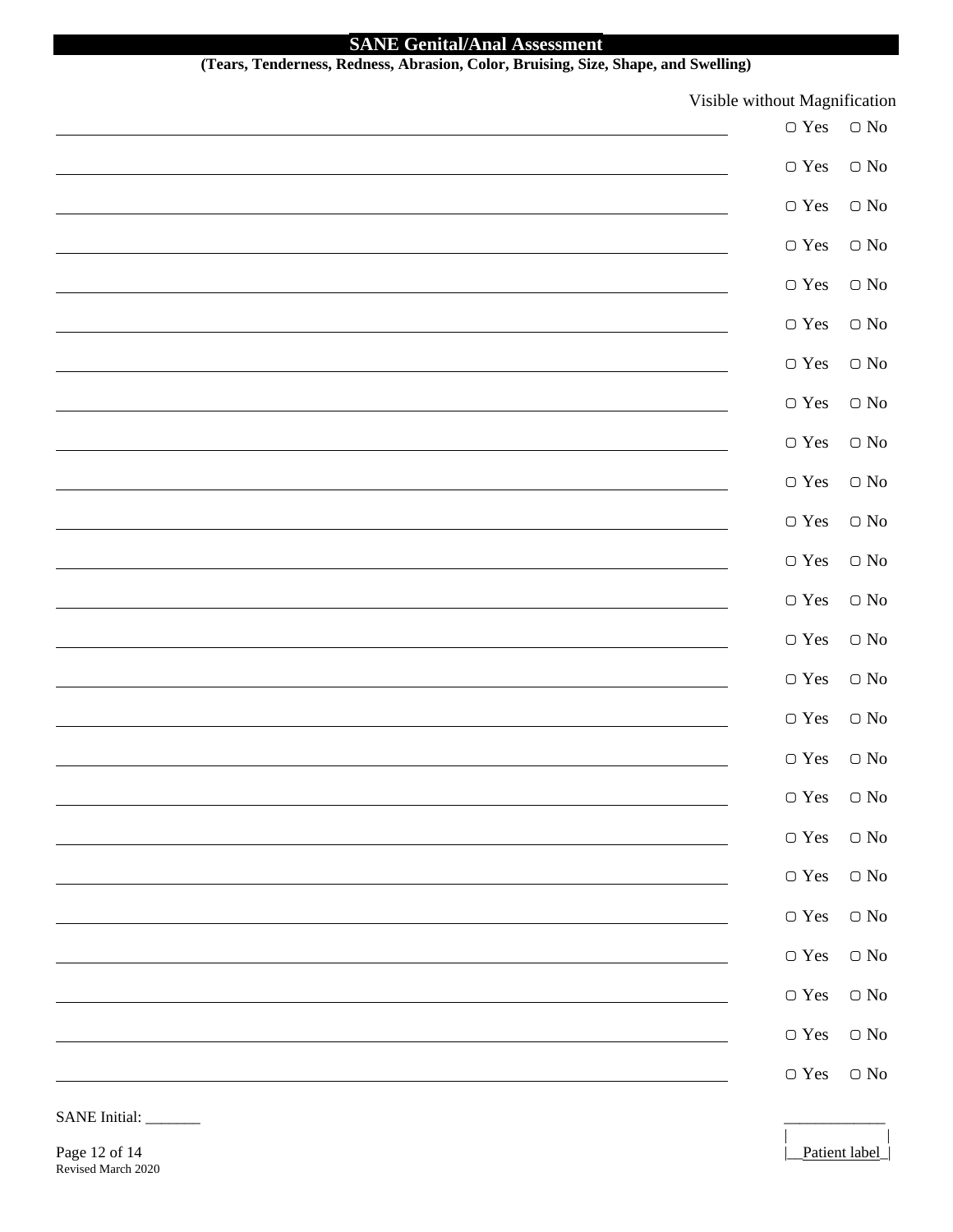| <b>Additional Medical Treatment</b>               |                           |
|---------------------------------------------------|---------------------------|
| Additional Medical Consultation: ○ Yes ○ No       |                           |
| Time: Physician: Physician: Rationale: Rationale: |                           |
|                                                   |                           |
| <b>Additional Reporting:</b>                      |                           |
| O Child Protective Services                       | Caseworker: Phone: Phone: |
| ○ Adult Protective Services                       |                           |
|                                                   |                           |
|                                                   |                           |
| SANE Initial: ________                            |                           |
|                                                   |                           |
| Page 13 of 14<br>Revised March 2020               | Patient label             |